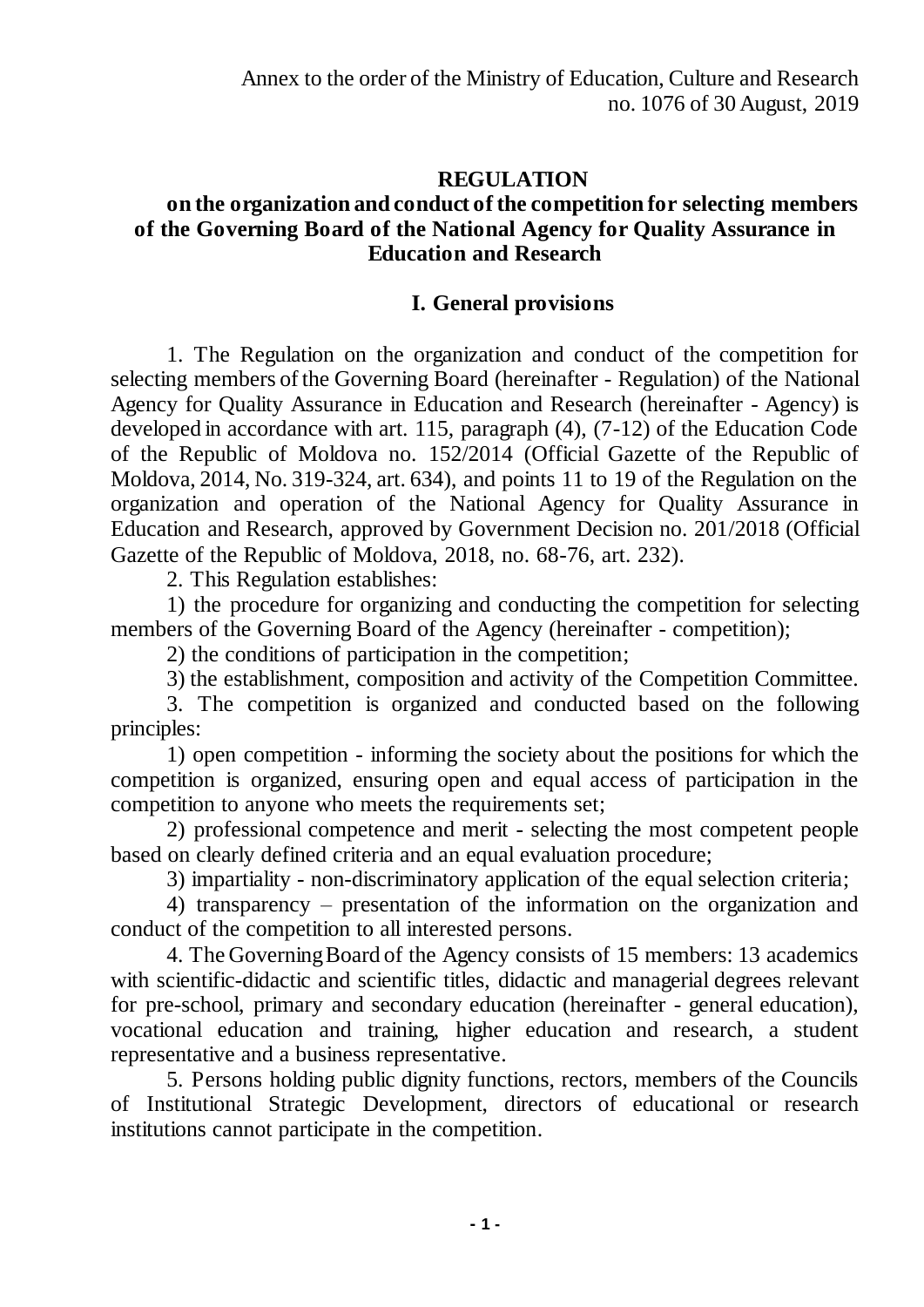6. The members of the Governing Board are selected through an open competition, internationally juried, for a term of 4 years, with the possibility of reelection for maximum one more term.

# **II. Application requirements to the competition**

7. To the position of member of the Governing Board of the Agency can apply **people with scientific-didactic and scientific positions, didactic and managerial degrees** relevant in general education, vocational education and training, higher education and research who cumulatively meet the following requirements:

1) is a citizen of the Republic of Moldova;

2) a measure of judicial protection is not in place;

2) holds scientific-didactic and scientific positions, didactic and managerial degrees relevant in general education, vocational education and training, higher education and research;

3) has at least 5 years of work experience in the field of professional training;

4) has at least 5 years of experience in quality assurance or management;

5) has not reached the retirement age on the deadline date for the submission of the dossiers;

6) knows Romanian and a foreign language;

7) does not have any criminal record for offenses committed intentionally;

8) is not deprived of the right to hold certain positions or to practice certain activities as core or complementary punishment, following a final legal sentence in which that prohibition was ordered.

8. To the position of member of the Governing Board of the Agency can apply **business representatives** who cumulatively meet the following requirements:

1) is a citizen of the Republic of Moldova;

2) a measure of judicial protection is not in place;

3) has at least 5 years of work experience;

4) has managerial experience;

5) has not reached the retirement age on the deadline date for the submission of the dossiers;

6) knows Romanian and a foreign language;

7) does not have any criminal record for offenses committed intentionally;

8) is not deprived of the right to hold certain positions or to practice certain activities as core or complementary punishment, following a final legal sentence in which that prohibition was ordered.

9. To the position of member of the Governing Board of the Agency can apply **student representatives** who cumulatively meet the following requirements:

1) is a citizen of the Republic of Moldova;

2) a measure of judicial protection is not in place;

3) on the deadline date for the submission of the dossiers has the status of a student in one of the three higher education cycles (bachelor, master or doctorate);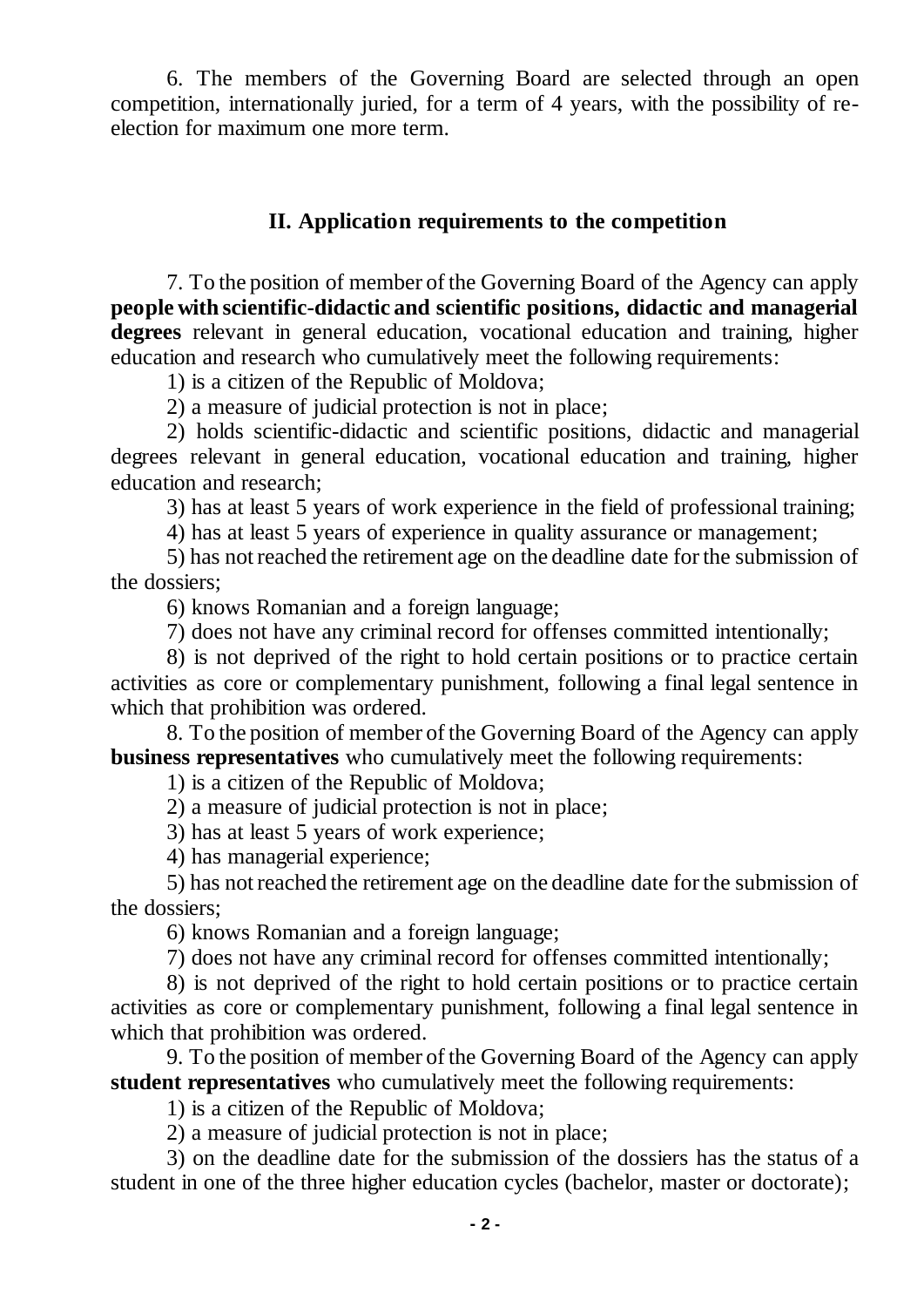4) has an academic achievement of at least 9.5;

5) knows Romanian and a foreign language;

6) does not have any criminal record for offenses committed intentionally.

10. Candidates, within 30 calendar days from the date of publication of the information regarding the organization and conduct of the competition, submit personally to the Ministry of Education, Culture and Research (hereinafter - Ministry) the dossier of participation in the competition, which shall contain the following documents:

1) application for participation in the competition;

2) Curriculum Vitae (Europass format);

3) a copy of the ID card;

4) criminal record or statement on their own responsibility;

5) copies of documents of higher education, scientific and scientific-didactic titles;

6) relevant documents on experience in evaluation and quality assurance, other documents which prove the recognition of professional, managerial and scientific activity of the candidate;

7) recommendation from a person in the institution the candidate currently works, if they work;

8) cover letter (maximum one page);

9) personal responsibility statement that they did not violate ethic and professional conduct rules in the course of their activity;

10) academic record, valid for student candidates;

11) other documents (copies) confirming compliance with the requirements for candidates.

11. The dossier for the competition shall be submitted in two copies, one in Romanian and the other in English, in paper and electronic form.

12. Copies of the submitted documents can be authenticated by the notary or presented together with the original documents in order to verify their authenticity.

13. The complete dossier for the competition must be submitted at the Ministry's office until the date and time set by the Competition Committee. Any incomplete dossier or dossier submitted after the deadline shall not be considered.

#### **III. Competition conduct**

14. The competition starts 3 months before the expiry of the term of office of the members of the Governing Board in office following the adoption of the appropriate decision by the Ministry.

15. The costs for organizing the competition are incurred and / or identified by the competition organizer. The costs for participation in the competition (travel to the competition venue, accommodation, use of communication means, authentication of copies of documents, etc.) are incurred by participants in the competition.

16. The competition is conducted in two stages:

a) evaluation of candidates' dossiers and their admission to the interview;

b) attending the interview.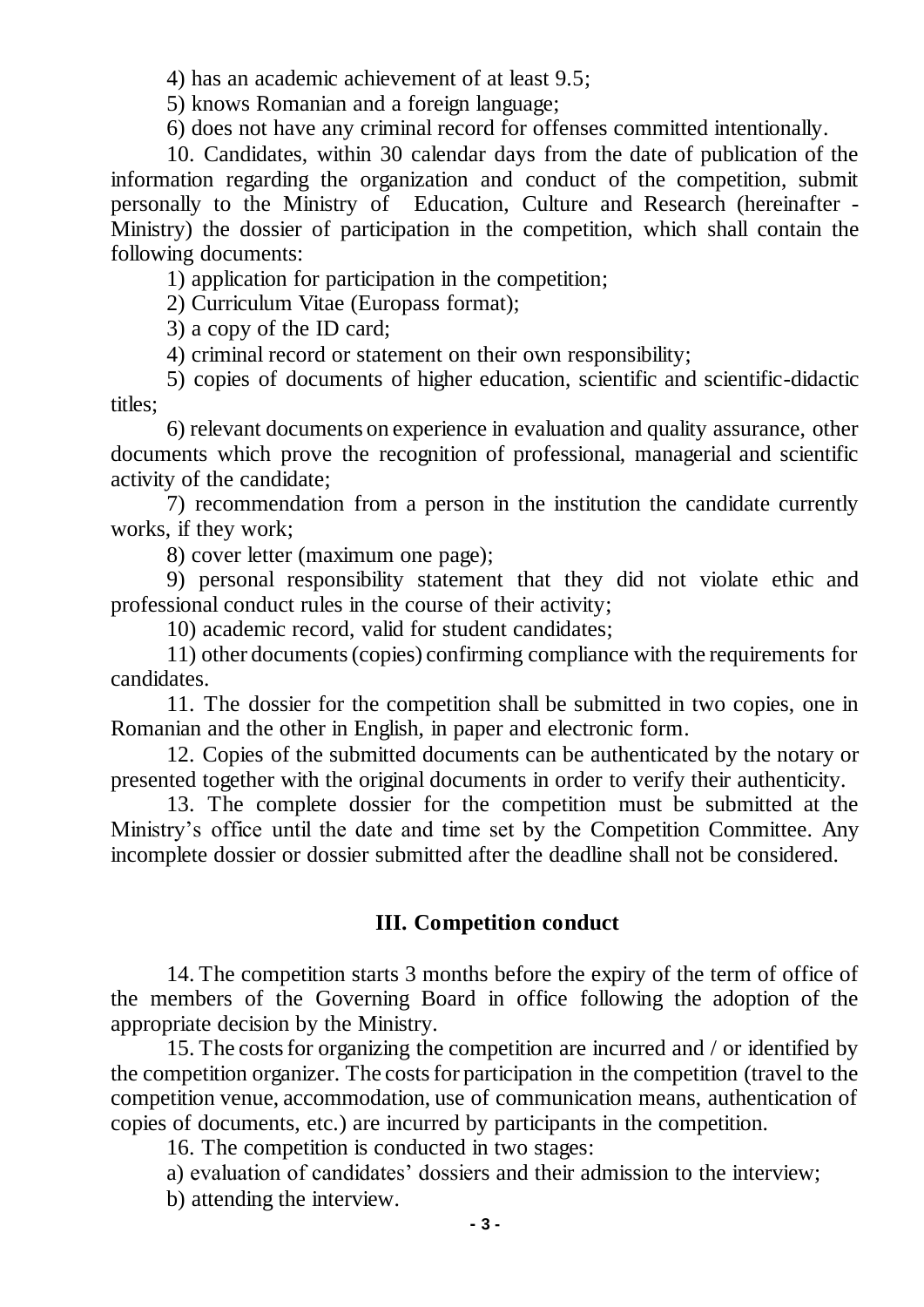17. The evaluation of the candidates with scientific-didactic and scientific positions, didactic and managerial degrees relevant in general education, vocational education and training, higher education and research shall be carried out also according to the Evaluation Sheet annexed to this Regulation.

18. The announcement on the organization of the competition, the terms and conditions of its conduct shall be published on the website of the Ministry and the Agency and other means of mass communication.

19. Candidates who do not meet all the conditions for participation in the competition and have not accumulated at least 90 points according to the Evaluation Sheet, in the case of candidates with scientific-didactic and scientific positions, didactic and managerial degrees relevant in general education, vocational education and training, higher education and research, shall be considered rejected.

20. The rejection decision is taken by the Competition Committee based on the information provided by the Secretary of the Competition Committee.

21. The decision of the Competition Committee regarding the candidates admitted to the interview shall be placed on the website of the Ministry and of the Agency.

22. The announcement of the date, place and time of the interview shall be placed on the website of the Ministry and the Agency at least 3 working days before the date of its conduct.

23. Based on the decision of the Competition Committee, the shortlisted candidates are informed of the time, date and place of the interview.

24. Candidates are interviewed during a public meeting of the Competition Committee, in the order of submission of the documents for participation in the competition.

25. The Competition Committee gives equal time to each candidate to answer the questions of the members of the Committee.

26. In the interview, the members of the Competition Committee ask each candidate the same basic questions. There shall be ensured that no candidate can hear the questions the previous candidates were asked.

27. After the interviewing of all candidates, the Competition Committee shall meet in a closed meeting to evaluate the candidates and to adopt the decision on the selected candidates.

28. The members of the Competition Committee shall vote for the decisions of the committee with the option  $,$  for  $\degree$  or  $,$  against".

29. Candidates who meet the selection criteria and who have accumulated the a minimum of 3 (three)  $\pi$ , for" options are considered selected. In case of accumulation of the equal number of "for" options, the Competition Committee distributes the candidates according to the degree of conformity with the conditions for participation in the competition, on the basis of the documents in the participation dossier, and in the case of the candidates with scientific-didactic and scientific positions, didactic and managerial degrees relevant in general education, vocational education and training, higher education and research - including on the basis of the accumulated score according to the Evaluation Sheet.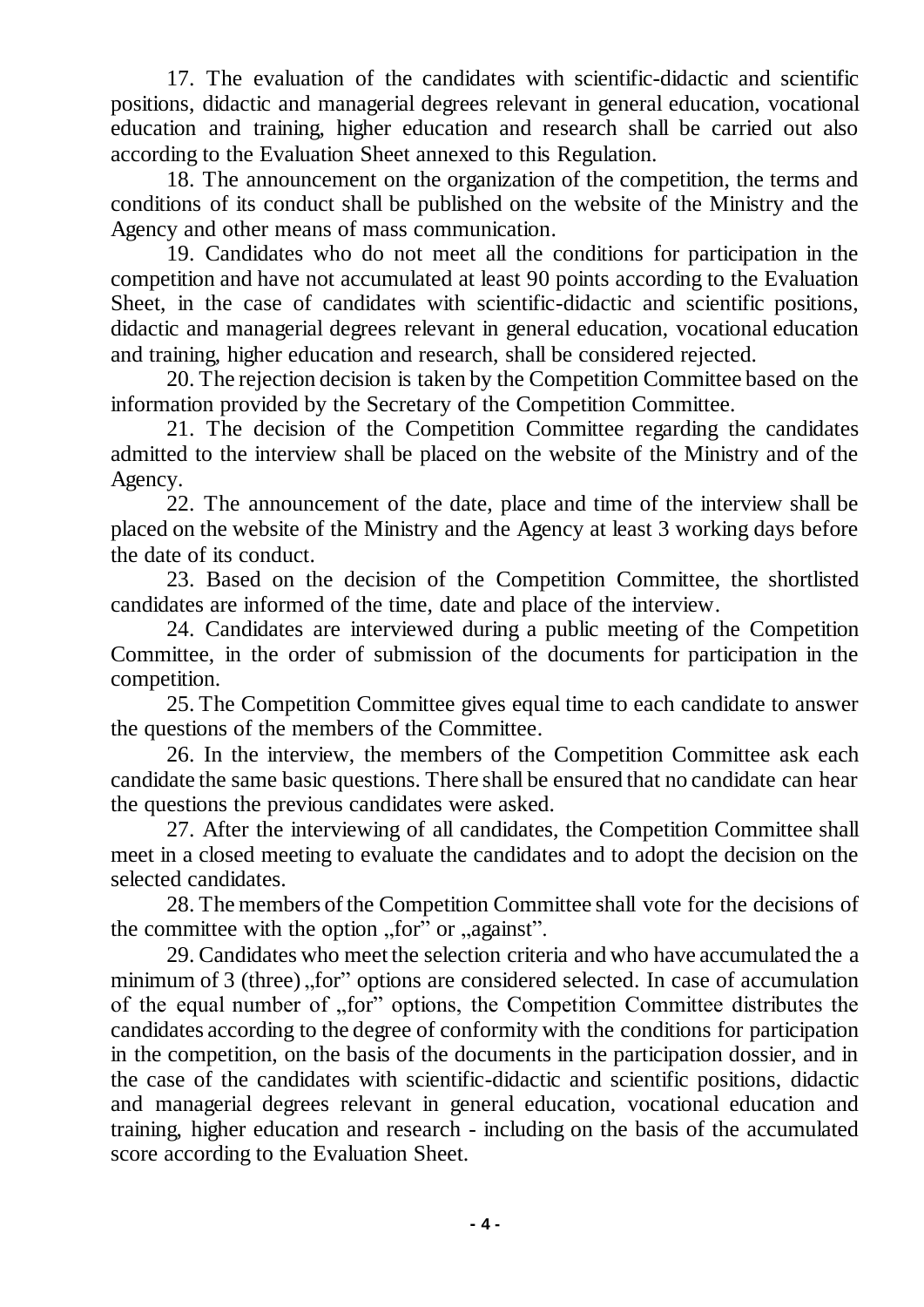30. Upon completion of the interview, the Competition Committee, in the case of selecting members from among people with relevant scientific-didactic and scientific positions, didactic and managerial degrees, shall also take into account their representation in the fundamental fields of science, culture and technique, as well as the study levels / cycles.

31. At the end of the interview, the Competition Committee makes a final decision that includes 3 separate lists of the candidates who were successful in the competition, depending on the number of cumulative options, in descending order: the first list includes the candidates with scientific-didactic and scientific positions, didactic and managerial degrees relevant in general education, vocational education and training, higher education and research, the second list - the student representatives, and the third list - the business representatives. Minutes shall be submitted to the Ministry.

32. The decision shall be placed on the website of the Ministry and the Agency on the day it is approved by the Competition Committee.

33. The Ministry confirms by order the members of the Governing Board.

# **IV. Establishment and composition of the Competition Committee**

34. The competition is conducted by the Competition Committee, consisting of 5 international experts, delegated by the quality assurance agencies of the European Union states.

35. The Ministry sends requests to the quality assurance agencies in the European states for the delegation of members to the Competition Committee. After receipt of the proposals, the Ministry approves the composition of the Competition Committee.

36. The Competition Committee has the following duties:

a) examines the dossiers of candidates, approves the list of those admitted to the competition and qualified for the interview;

b) draws up interview questions, the evaluation method of responses during the interview and performs its conduct;

c) appraises the results obtained by each candidate and sets a list of candidates who were successful in the competition, with the approval of the final results, and submits them to the Ministry.

37. The members of the Competition Committee have the following rights:

a) to get acquainted with the materials submitted to the Competition Committee for examination and to participate in their examination;

b) to state their arguments;

c) to propose for examination issues that fall within the competence of the Competition Committee at their meeting;

d) to participate in the adoption of decisions by voting and, if necessary, to express their opinions separately;

e) to benefit from other rights under the terms of this Regulation.

38. The Secretary of the Competition Committee has the following duties: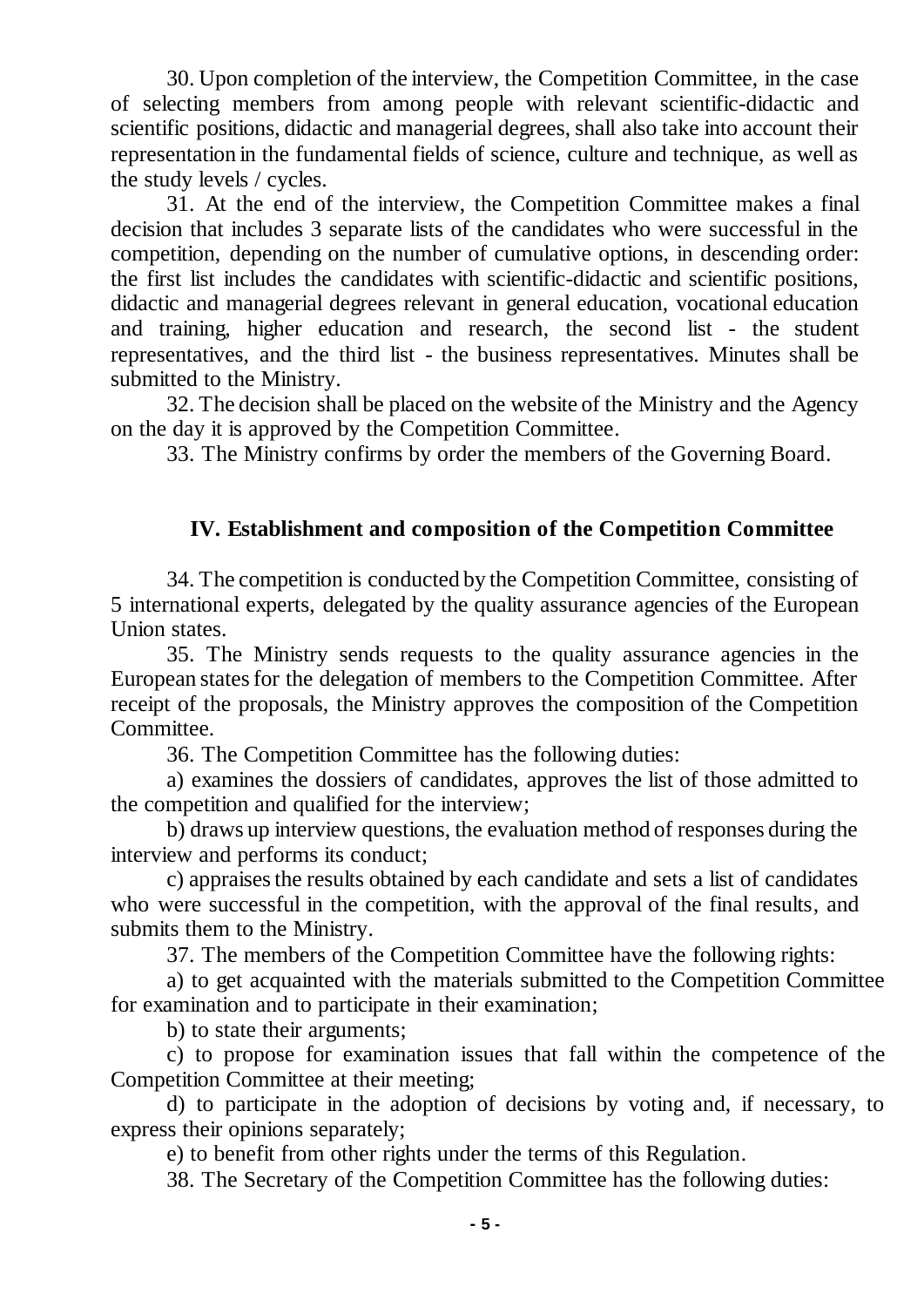a) receives and records applicants' applications;

b) prepares the necessary documents for the conduct of the meeting;

c) informs the members of the Competition Committee about the date, time and place of the meeting, as well as about the agenda;

d) draws up the minutes of the meetings and other internal documents of the Competition Committee.

39. The Secretary of the Competition Committee is an official of the Ministry's Department of Research and Innovation Policy.

40. The Secretary of the Competition Committee has the following duties:

1) keeps the record of the dossiers submitted by the candidates;

2) prepares the necessary documents for the conduct of the interview session;

3) informs candidates about the date, place and way of conducting the interview;

4) draws up the minutes of the meeting of the Competition Committee and its decisions on the results of the competition;

5) archives the minutes of the meetings of the Competition Committee and the decisions made;

6) follows other instructions from the Competition Committee.

41. The activity as a member of the Competition Committee is not remunerated.

42. The meetings of the Competition Committee shall be considered deliberative if the majority of its members are present. The meetings of the Competition Committee can also be held remotely / online using the electronic means of communication.

43. The decisions of the Committee shall be adopted when there are at least 3 votes of the members of the Competition Committee.

Voting is also allowed remotely / online via electronic means of communication (teleconference, e-mail).

44. The works of the Competition Committee shall be recorded in the minutes. The minutes shall be drawn up by the Secretary within 2 working days of the date of the meeting and shall be signed by all members of the Competition Committee.

45. Members of the Competition Committee can sign the minutes, using digital signature as well.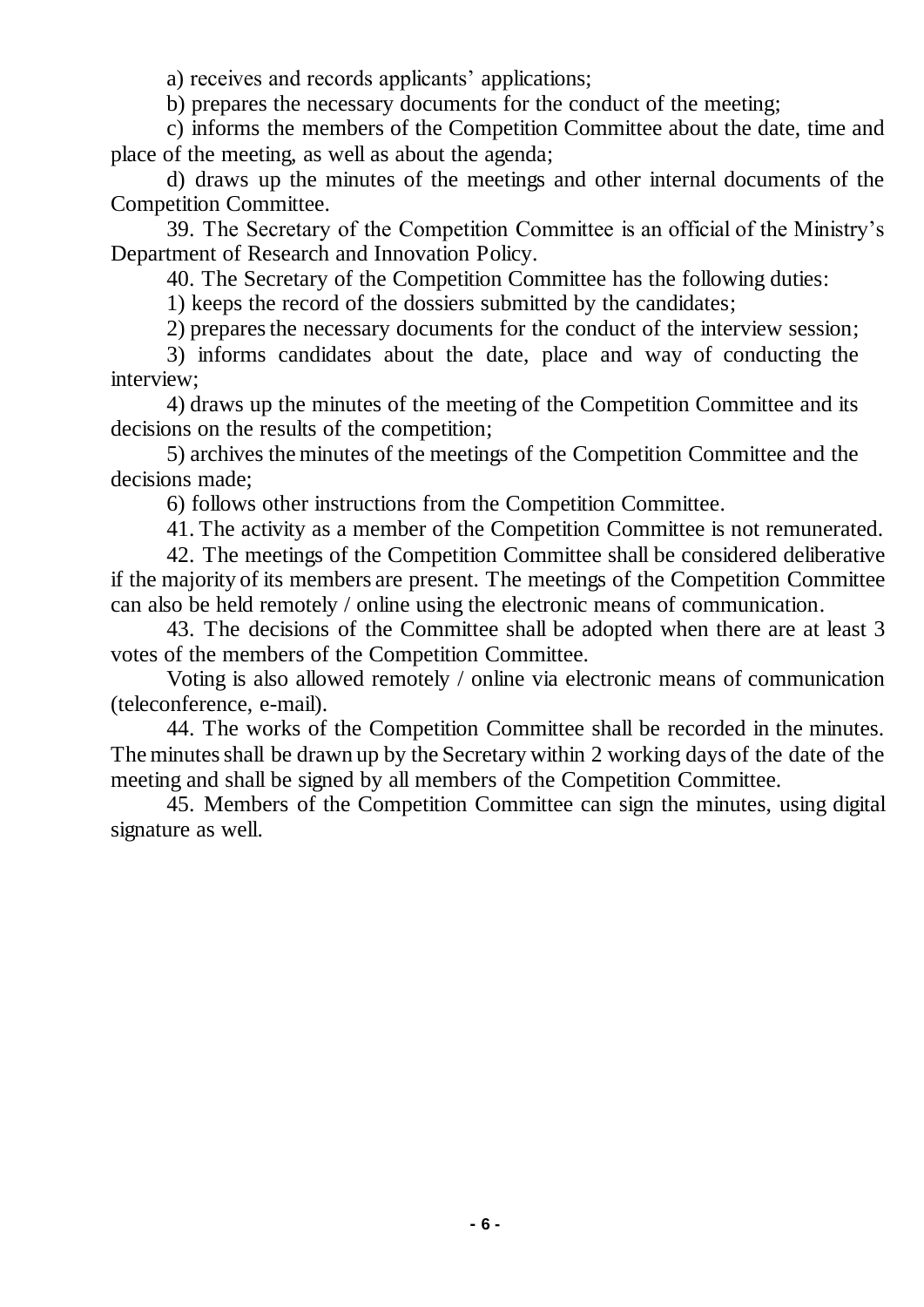Annex to the Regulation on the organization and conduct of the competition for selecting members of the Governing Board of the National Agency for Quality Assurance in Education and Research

# **EVALUATION SHEET**

# **of the candidates participating in the selection competition of the members of the Governing Board of the National Agency for Quality Assurance in Education and Research**

Name and surname of the candidate: \_\_\_\_\_\_\_\_\_\_\_\_\_\_\_\_\_\_\_\_\_\_\_\_\_\_\_\_\_\_\_\_

| No.            | <b>Selection criteria</b>                                                                                                                                                                                                                            | <b>Maximum</b><br>score |
|----------------|------------------------------------------------------------------------------------------------------------------------------------------------------------------------------------------------------------------------------------------------------|-------------------------|
| $\mathbf{1}$   | Participation in the development and implementation of quality<br>management / quality assurance systems in educational or<br>research institutions over the last 5 years.                                                                           | 10 points               |
| 2              | Participation in the development and implementation of quality<br>management / quality assurance systems at national level in the<br>field of education and / or research over the last 5 years.                                                     | 15 points               |
| 3              | Participation in internal quality evaluation at institutional level (in<br>educational or research institutions) over the last 5 years.                                                                                                              | 5 points                |
| $\overline{4}$ | Expert in quality evaluation at national level in education and / or<br>research over the last 5 years.                                                                                                                                              | 10 points               |
| 5              | Expert in quality evaluation at international level in education and<br>/ or research or coopted by international quality assurance agencies<br>over the last 5 years.                                                                               | 20 points               |
| 6              | Participation with communications / reports in the national forums<br>(conferences, symposia, seminars) in the field of quality assurance<br>in education and / or research over the last 5 years.                                                   | 10 points               |
| $\overline{7}$ | Participation with communications / reports in the scientific<br>forums (conferences, seminars, symposia) in the field of quality<br>assurance in education and / or research conducted outside of the<br>Republic of Moldova over the last 5 years. | 15 points               |
| 8              | Coordinator or team member of national research / development<br>projects in the field of quality assurance in education and / or                                                                                                                    | 10 points               |